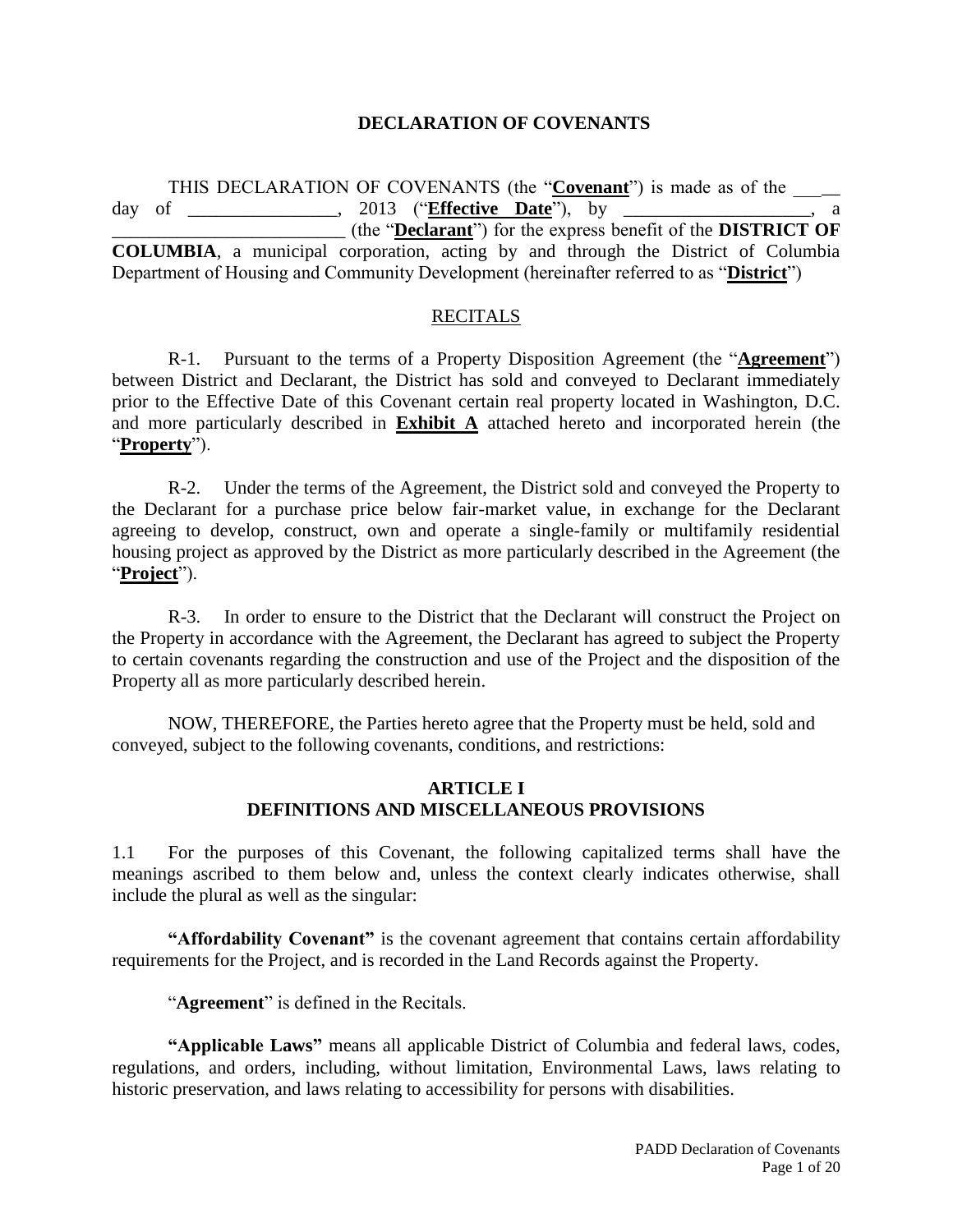**"Approved Plans and Specifications"** means construction plans, drawings, and specifications submitted to and approved by District and based upon which all Permits shall be issued.

**"Business Day"** means Monday through Friday, inclusive, other than holidays recognized by the District government.

"**CBE**" shall mean a certified business enterprise, certified as a "CBE" by the DSLBD under applicable District of Columbia law, as amended.

"**CBE Agreement**" is that agreement, in customary form, between Declarant and the DSLBD governing certain obligations of Declarant under D.C. Law 16-33 for the Project.

**"Certificate of Completion"** means that certificate provided by Declarant to the District upon Completion of Construction, as required under Section 2.4 herein.

"**Certificate of Final Completion**" is defined in Section 2.4.5.

**"Certificate of Occupancy"** means a certificate of occupancy or similar document or permit (whether conditional, unconditional, temporary or permanent) that must be obtained from the appropriate governmental authority as a condition to the lawful occupancy of the Project.

**"Commencement of Construction"** means the date indicated in the Schedule of Performance. For purposes of this Agreement, the term "**Commencement of Construction**" does not mean site exploration, borings to determine foundation conditions, or other preconstruction monitoring or testing to establish background information related to the suitability of the Property for development of the Improvements thereon or the investigations of environmental conditions.

**"Completion of Construction"** means (i) Declarant has substantially completed construction of the Project, exclusive only of Punch List Items, in accordance with the Approved Plans and Specifications and this Covenant; (ii) Declarant's general contractor is entitled to final payment under the construction contract exclusive only of any retainage held on account of Punch List Items; (iii) Declarant has provided District with a copy of the Certificate of Completion; and (iv) a permanent Certificate of Occupancy has been issued for the Project.

"**Construction Covenants**" shall mean those covenants contained in Articles II and III.

"**Construction Drawings**" shall mean the drawings, plans, and specifications for the Improvements submitted by Declarant to District.

"**Declarant's Agents**" mean the Declarant's agents, employees, consultants, contractors, and representatives.

"**Development Plan**" means the Declarant's detailed plans for developing, constructing, financing, marketing and selling the Project.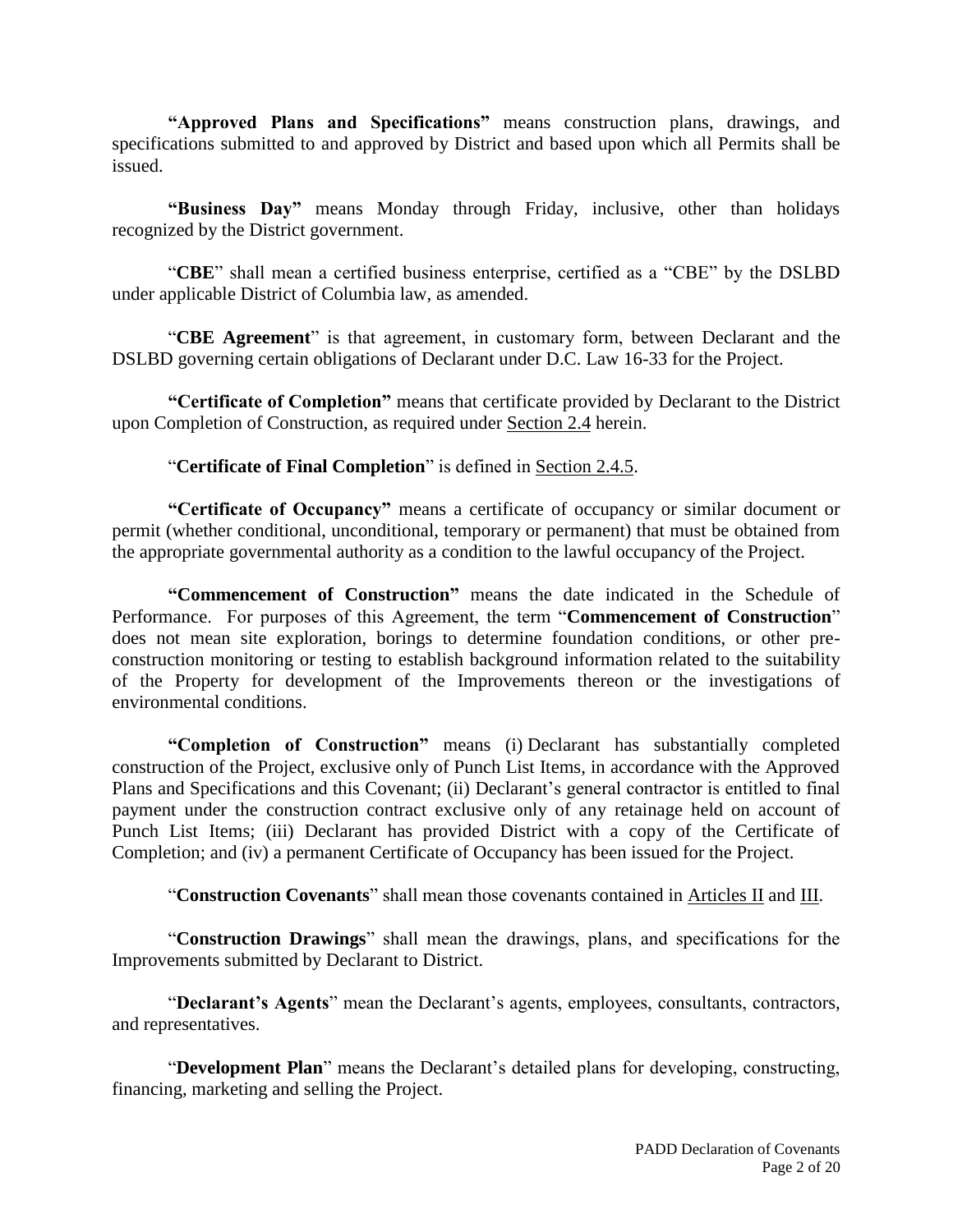"**DOES**" is the District of Columbia Department of Employment Services, and any successor agency.

"**DOL**" is the United States Department of Labor.

"DSLBD" is the District of Columbia Department of Small and Local Business Development, and any successor agency.

**"Environmental Laws"** means any present and future federal, or District of Columbia law and any amendments (whether common law, statute, rule, order, regulation or otherwise), permits and other requirements or guidelines of governmental authorities and relating to (a) the protection of health, safety, and the indoor or outdoor environment; (b) the conservation, management, or use of natural resources and wildlife; (c) the protection or use of surface water and groundwater; (d) the management, manufacture, possession, presence, use, generation, transportation, treatment, storage, disposal, release, threatened release, abatement, removal, remediation, or handling of or exposure to Hazardous Materials; or (e) pollution (including any release to air, land, surface water, and groundwater), and includes, without limitation, the Comprehensive Environmental Response, Compensation and Liability Act of 1980, as amended, 42 U.S.C. § 9601 et seq.; the Solid Waste Disposal Act, as amended by the Resource Conservation and Recovery Act of 1976, and subsequently amended, 42 U.S.C. § 6901 et seq.; the Hazardous Materials Transportation Act, 49 U.S.C. § 5101 et seq.; the Federal Water Pollution Control Act, as amended by the Clean Water Act of 1977, 33 U.S.C. § 1251 et seq.; the Oil Pollution Act of 1990, 33 U.S.C. § 32701 et seq.; the Federal Insecticide, Fungicide, and Rodenticide Act, as amended, 7 U.S.C. § 136-136y, the Clean Air Act, as amended, 42 U.S.C. § 7401 et seq.; the Toxic Substances Control Act of 1976, as amended, 15 U.S.C. § 2601 et seq.; the Safe Drinking Water Act of 1974, as amended, 42 U.S.C. § 300f et seq.; the Emergency Planning and Community Right-To-Know Act of 1986, 42 U.S.C. § 11001 et seq.; the Occupational Safety and Health Act of 1970, 29 U.S.C. § 651 et seq.; the National Environmental Policy Act of 1969, 42 U.S.C. § 4321 et seq.; and any similar, implementing or successor law, and any amendment, rule, regulatory order or directive issued thereunder.

"**Event of Default**" is defined in Section 6.1.

**"Final Completion"** means following Completion of Construction (i) the completion of all Punch List Items; (ii) the close-out of all construction contracts for the Project; (iii) the payment of all costs of constructing the Project and receipt by Declarant of fully executed and notarized valid releases of liens from all manufacturers, suppliers, subcontractors, general contractors, and all other Persons furnishing supplies or labor in connection with the Project; and (iv) the receipt by District of a certification by Declarant of the completion of items in clauses (i) through (iii) of this definition.

**"First Source Agreement"** is that agreement, in customary form, between the Declarant and the DOES, entered into in accordance with Section 8.5 of the Agreement, governing certain obligations of Declarant under D.C. Law 14-24, D.C. Law 5-93 and Mayor's Order 83-265 regarding job creation and employment generated as a result of construction of the Project.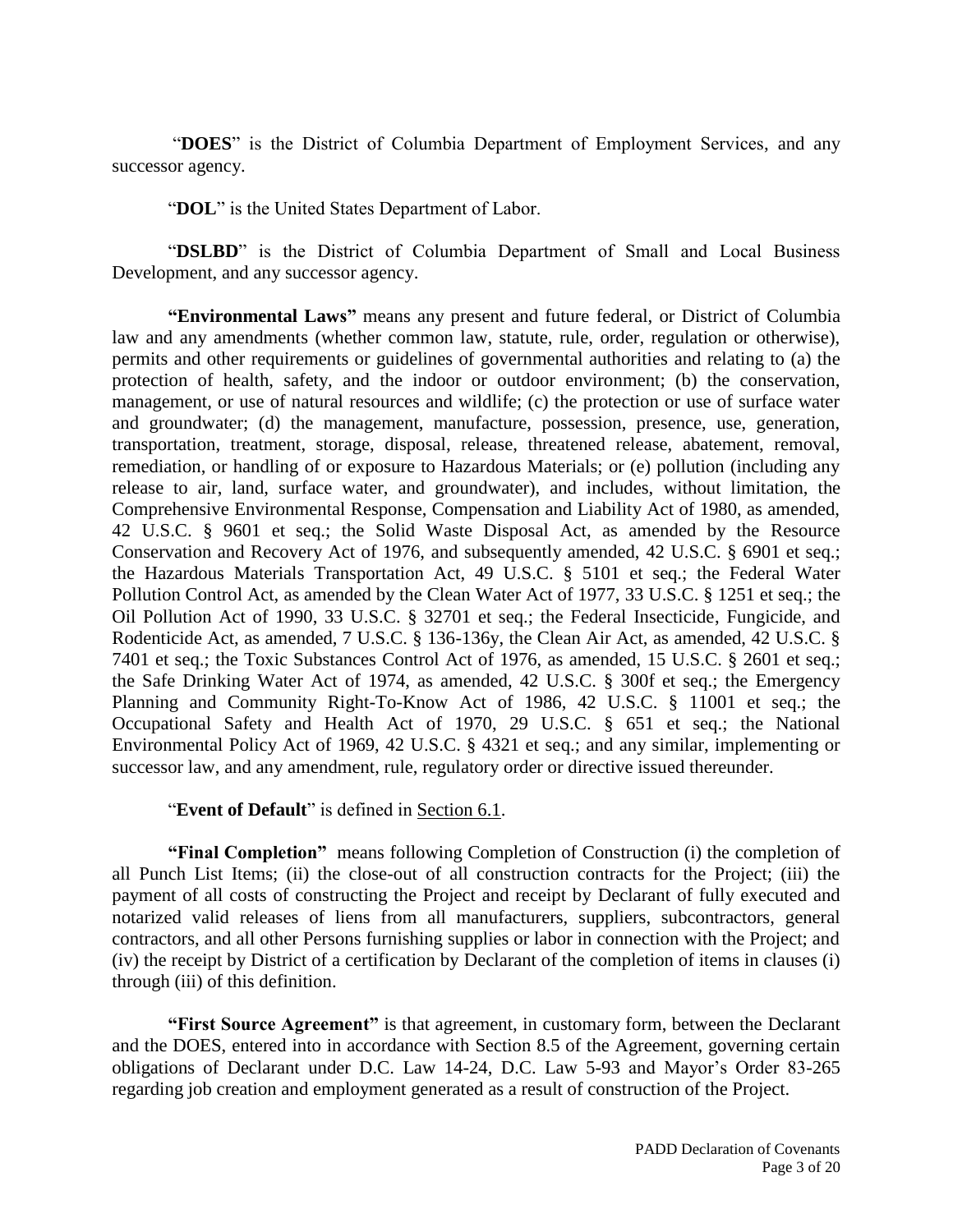"**Force Majeure**" is an act or event, including, as applicable, an act of God, act of terrorism, fire, earthquake, flood, explosion, war, invasion, insurrection, riot, mob violence, sabotage, inability to procure or a general shortage of labor, equipment, facilities, materials, or supplies in the open market, failure or unavailability of transportation, strike, lockout, actions of labor unions, a taking by eminent domain, requisition, and laws or orders or acts or failures to act of government or of civil, military, or naval authorities enacted or adopted after the Effective Date, so long as such act or event (i) is not within the reasonable control of Declarant, Declarant's Agents or its Members; (ii) is not due to the fault or negligence of Declarant, Declarant's Agents or its Members; (iii) is not reasonably foreseeable and avoidable by Declarant, Declarant's Agents or its Members, and (iv) directly results in a delay in performance by Declarant; but specifically excluding (A) shortage or unavailability of funds or financial condition, (B) changes in market conditions such that construction of the Project as contemplated by this Covenant and the Approved Plans and Specifications is no longer practicable under the circumstances, or (C) the acts or omissions of a general contractor, its subcontractors, any Member, or Declarant's Agents.

"**Guarantor"** shall mean \_\_\_\_\_\_\_\_\_\_\_\_\_\_\_\_\_\_\_\_\_\_\_\_\_ and any substitute guarantor pursuant to Section 2.7.2.

"**Guarantor Submissions**" shall mean the current audited or unaudited financial statements and balance sheets, profit and loss statements, cash flow statements and other financial reports and other financial information of a proposed guarantor as District may reasonably request, together with a summary of such proposed guarantor's other guaranty obligations and the other contingent obligations of such proposed guarantor (in each case, certified by such proposed guarantor or an officer of such proposed guarantor as being true, correct and complete).

"**HUD**" is the United States Department of Housing and Urban Development.

**"Improvements"** means the structures, landscaping, hardscape, and improvements to be constructed or placed on the Property in accordance with the Approved Plans and Specifications; provided, however, that in no event shall trade fixtures, furniture, operating equipment (in contrast to building equipment), stock in trade, inventory, or other personal property used in connection with the conduct of any business within the Improvements be deemed included in the term "Improvements" as used in this Covenant.

**"Land Records"** means the property records maintained by the District of Columbia Recorder of Deeds.

"**Member**" means any Person with an ownership interest in Declarant.

"**Milestone**" means the date as specified in the Schedule of Performance by which certain actions are required to be undertaken by Declarant.

"**OAG**" is the Office of the Attorney General for the District of Columbia.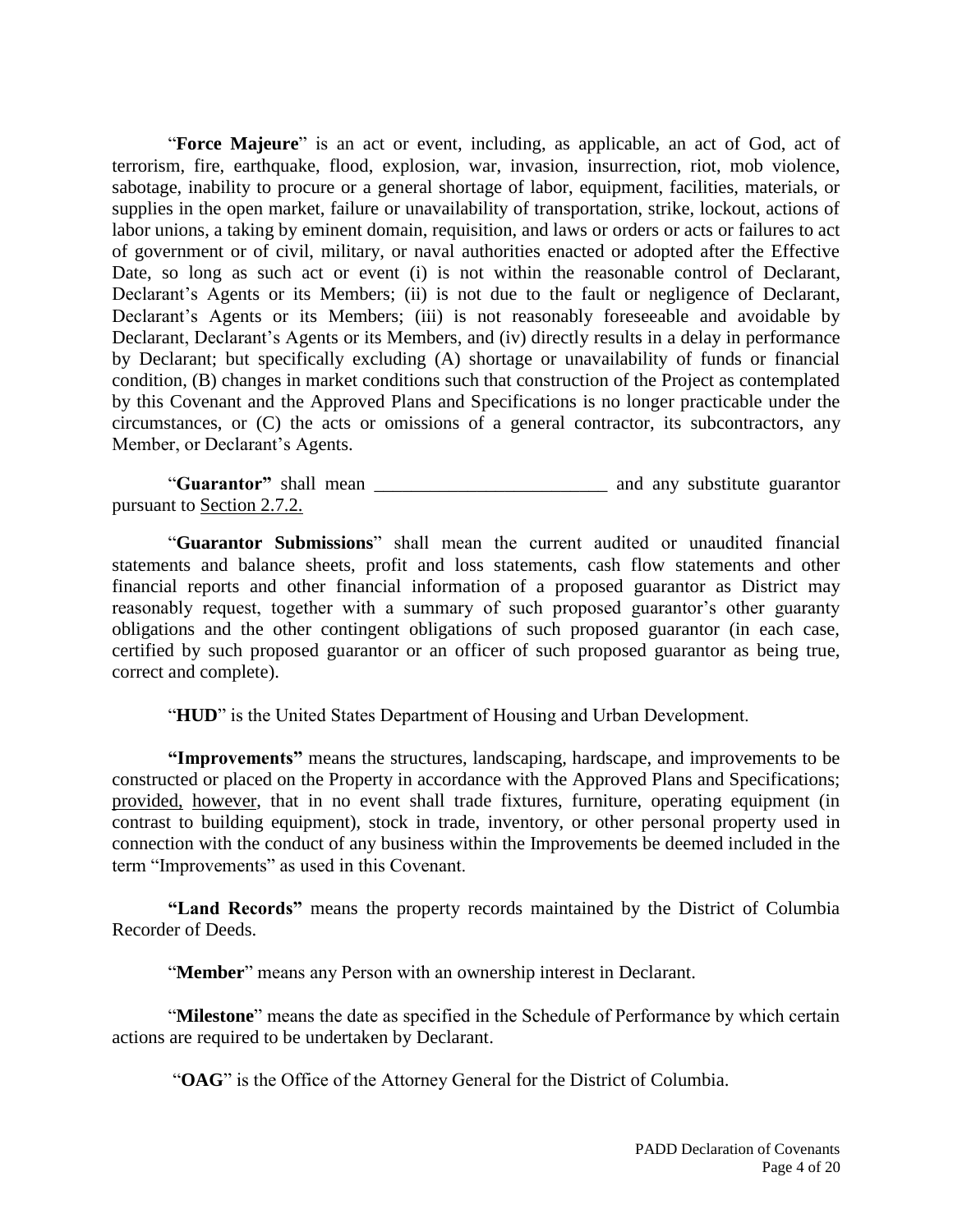"**Party**" when used in the singular, shall mean either District or Declarant; when used in the plural shall mean both District and Declarant.

"**Performance Bond**" means an amount of money equal to the lesser of either: (i) 5% of the Project Budget, or (ii) Two Hundred Fifty Thousand Dollars (\$250,000), in the form of any of the following: a letter of credit from a reputable bank in accordance with a form approved by District, a payment and performance bond from a reputable surety company, or a cash reserve to be held in escrow by a settlement agent for the benefit of District.

**"Permits"** means all demolition, site, building, construction, and other permits, approvals, licenses, and rights required to be obtained from the District of Columbia government or other authority having jurisdiction over the Property (including, without limitation, the federal government, WMATA, and any utility company, as the case may be) necessary to commence and complete construction and occupancy of the Project in accordance with the Approved Plans and Specifications and this Covenant.

**"Person"** means any individual, corporation, limited liability company, trust, partnership, association, or other entity.

**"Project"** means those Improvements on the Property, and the development and construction thereof in accordance with the Approved Plans and Specifications and this Covenant.

**"Project Drawings"** shall mean the drawings, plans and specifications for the Improvements submitted by Declarant to District.

**"Property"** is defined in the Recitals.

**"Punch List Items"** mean the minor items of work to be completed or corrected prior to final payment to Declarant's general contractor pursuant to its construction contract in order to fully complete the Project in accordance with the Approved Plans and Specifications**.**

**"Release"** means an instrument, in recordable form, executed by the Parties that releases one or more covenants contained herein.

**"Schedule of Performance"** means that schedule of performance setting forth the timelines for Milestones in the development, construction, and completion of the Project, including a construction timeline in customary form, and dates for submission of documentation required under this Covenant, attached as **Exhibit B** hereto.

"**Use Covenants**" means those covenants contained in Article IV.

1.2 **GOVERNING LAW.** This Covenant shall be governed by and construed in accordance with the laws of the District of Columbia (without reference to conflicts of law principles).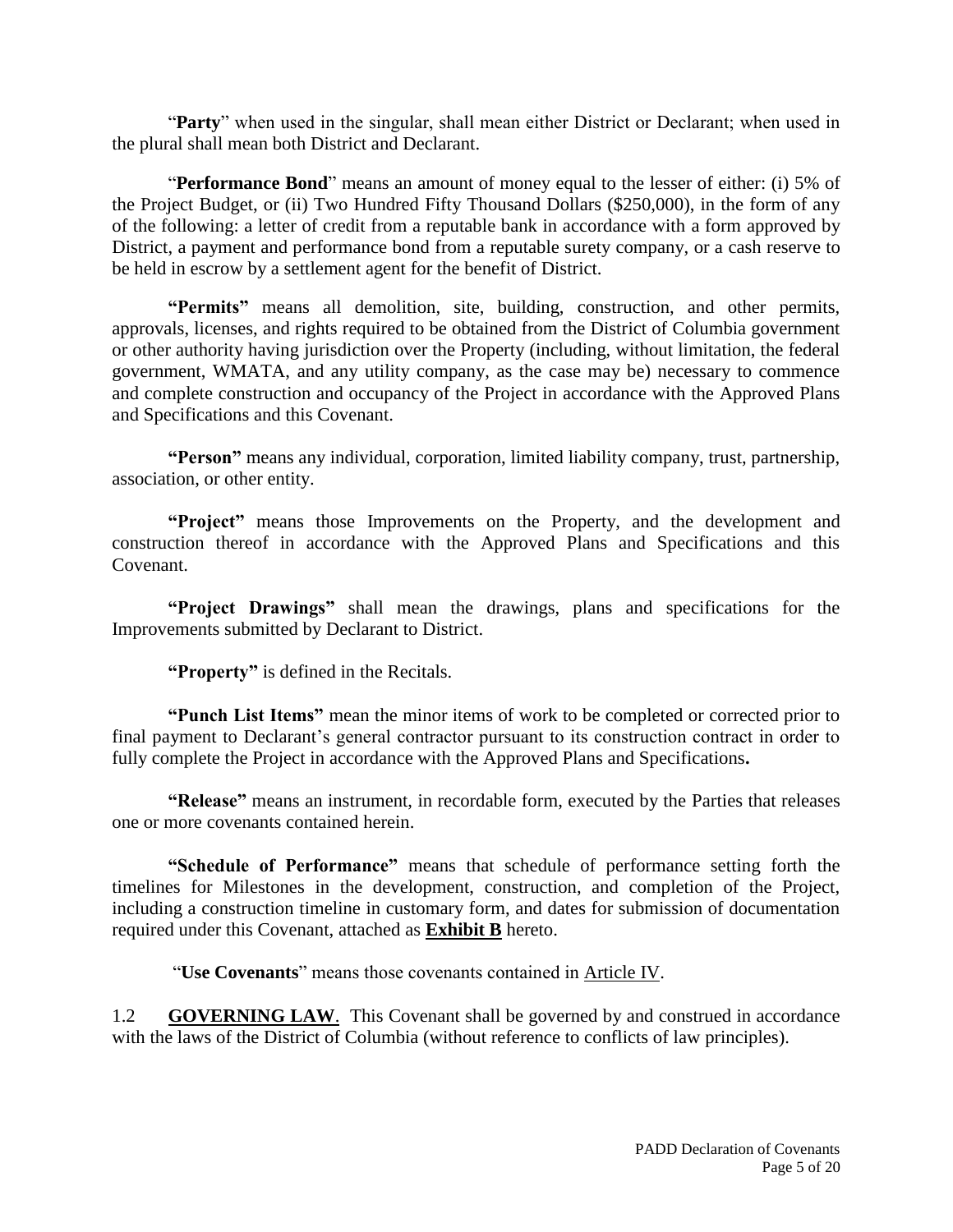1.3 **CAPTIONS, NUMBERINGS, AND HEADINGS**.Captions, numberings, and headings of Articles, Sections, Schedules, and Exhibits in this Covenant are for convenience of reference only and shall not be considered in the interpretation of this Covenant.

1.4 **NUMBER; GENDER**. Whenever required by the context, the singular shall include the plural, the neuter gender shall include the male gender and female gender, and vice versa.

1.5 **BUSINESS DAY**. In the event that the date for performance of any obligation under this Covenant falls on a day other than a Business Day, then such obligation shall be performed on the next succeeding Business Day.

1.6 **COUNTERPARTS**.This Covenant may be executed in multiple counterparts, each of which shall constitute an original and all of which shall constitute one and the same agreement.

1.7 **SEVERABILITY**.In the event that one or more of the provisions of this Covenant shall be held to be illegal, invalid, or unenforceable, each such provision shall be deemed severable and the remaining provisions of this Covenant shall continue in full force and effect, unless this construction would operate as an undue hardship on District or Declarant or would constitute a substantial deviation from the general intent of the parties as reflected in this Covenant.

1.8 **SCHEDULES AND EXHIBITS**. All Schedules and Exhibits referenced in this Covenant are incorporated by this reference as if fully set forth in this Covenant.

1.9 **INCLUDING.** The word "including," and variations thereof, shall mean "including without limitation."

1.10 **NO CONSTRUCTION AGAINST DRAFTER**.This Covenant has been negotiated and prepared by District and Declarant and their respective attorneys and, should any provision of this Covenant require judicial interpretation, the court interpreting or construing such provision shall not apply the rule of construction that a document is to be construed more strictly against one party.

## **ARTICLE II CONSTRUCTION COVENANTS**

## 2.1 **OBLIGATION TO CONSTRUCT PROJECT**

2.1.1 Declarant hereby agrees to develop and construct the Project in accordance with the Approved Plans and Specifications, the Schedule of Performance, the Affordability Covenant, and this Covenant. The Project shall be constructed in compliance with all Permits and Applicable Laws and in a first-class and diligent manner in accordance with industry standards. The cost of development and construction of Project thereon shall be borne solely by Declarant.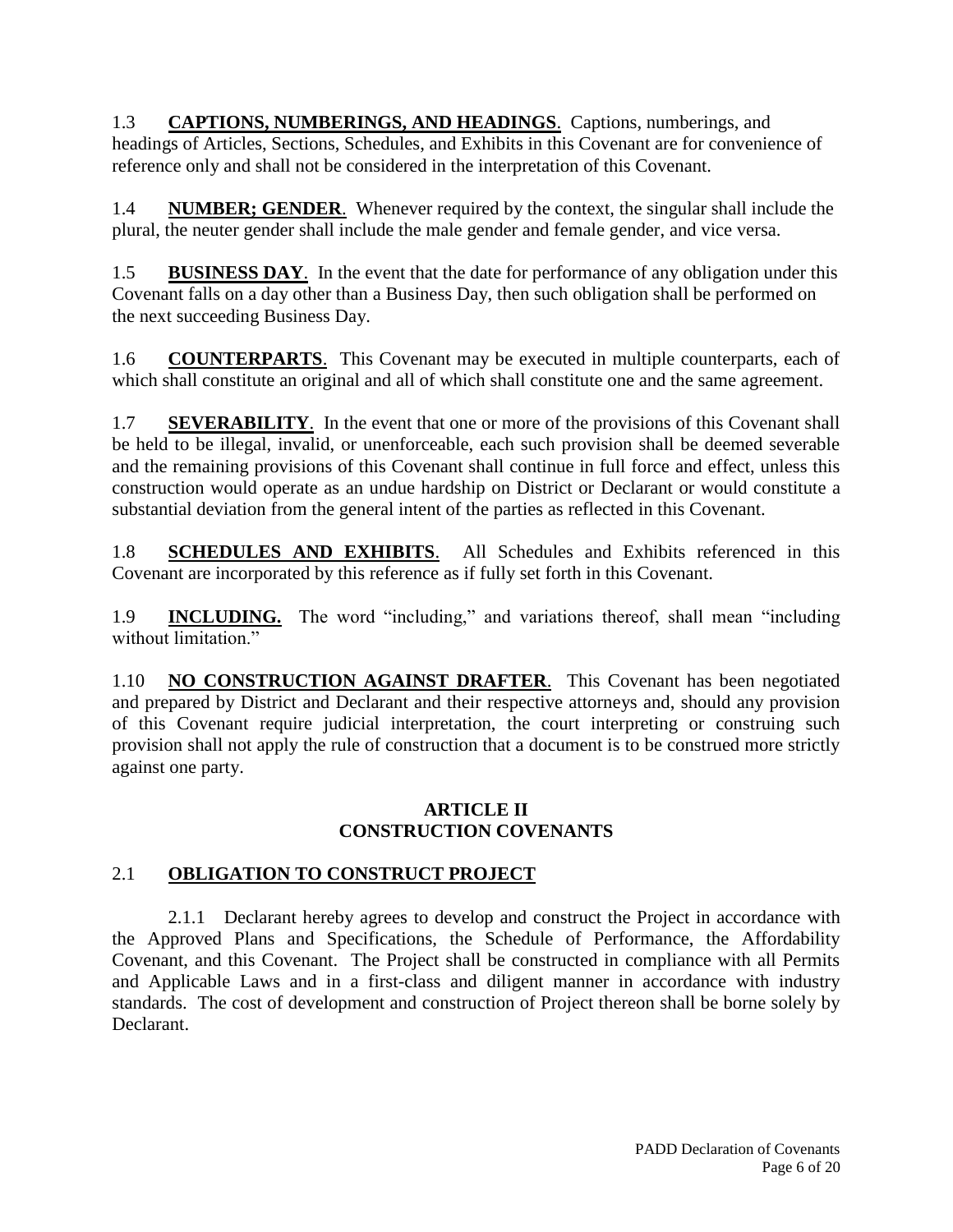2.1.2 Declarant agrees that it will not transfer, sell, assign, or otherwise convey fee title in the Property at any time prior to Final Completion without the prior approval of the District, which approval may be granted or withheld in the sole discretion of District.

## 2.2 **PRE-CONSTRUCTION ITEMS**

2.2.1 ISSUANCE OF PERMITS. Declarant shall have the sole responsibility for obtaining all Permits from the applicable agency within the District of Columbia government or other authority. In no event shall Declarant commence site work or construction of all or any portion of the Project until Declarant has obtained all Permits necessary to commence and maintain the same, without lapse, to complete the portion of the contemplated work. Declarant shall submit to District copies of documents evidencing each and every Permit obtained by Declarant.

2.2.2 SITE PREPARATION. Declarant, at its sole cost and expense, shall be responsible for all preparation of the Property for development and construction in accordance with the Development Plan and Approved Plans and Specifications, including costs associated with excavation, construction of the Project, utility relocation and abandonment, relocation and rearrangement of water and sewer lines and hook-ups, and construction or repair of alley ways on the Property and abutting public property necessary for the Project. All such work, including but not limited to, excavation, backfill, and upgrading of the lighting and drainage, shall be performed under all required Permits and in accordance with all appropriate District of Columbia agency approvals and government standards, and Laws.

# 2.3 **INTENTIONALLY DELETED**

## 2.4 **CONSTRUCTION RESTRICTIONS AND OBLIGATIONS**

2.4.1 Declarant agrees that it shall achieve Commencement of Construction on or before the date indicated in the Schedule of Performance and diligently prosecute the development and construction of the Project in accordance with the Approved Plans and Specifications and the Schedule of Performance.

2.4.2 Declarant shall not construct any portion of the Project on, over, or within the boundary lines of any easement for public utilities, unless such construction is provided for in the Approved Plans and Specifications in connection with the issuance of a Permit.

2.4.3 Declarant shall complete all Milestones in accordance with the Schedule of Performance, and shall achieve Final Completion on or before the date that is indicated in the Schedule of Performance.

2.4.4 Promptly after Declarant achieves Completion of Construction, Declarant shall furnish District with a Certificate of Completion, in which Declarant states that the Project has been completed, subject only to Punch List Items, in accordance with all Approved Plans and Specifications and all Applicable Laws. In the Certificate of Completion, the Declarant also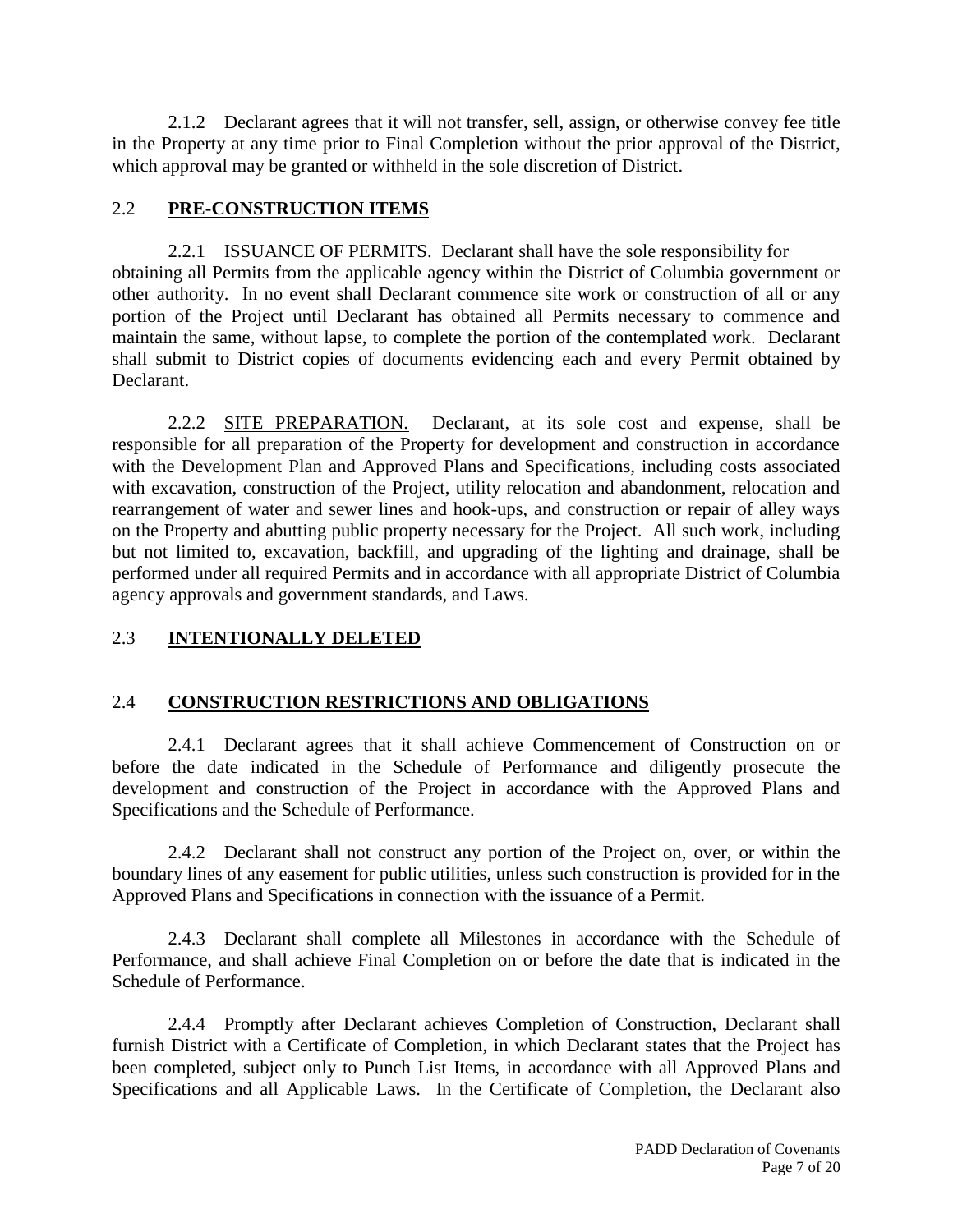shall determine, among other things, that all of the Construction Covenants herein, which relate to obligations of Declarant to develop and construct the Project, including the times for Commencement of Construction and Completion of Construction, have been fully satisfied.

2.4.5 Promptly after Declarant achieves Final Completion, Declarant shall notify District and certify, that all Punch List Items have been completed, all construction contracts for the Project have been closed-out, all costs of constructing the Project have been paid, and Declarant has received fully executed and notarized valid releases of liens from all manufacturers, suppliers, subcontractors, general contractors, and all other Persons furnishing supplies or labor in connection with the Project. Following District's inspection of the Project in accordance with Sections 3.1 and 3.2, provided District accepts Final Completion of the Project, District shall deliver to Declarant a certificate ("**Certificate of Final Completion**") confirming Declarant's Final Completion of the Project.

## 2.5 **LABOR/EMPLOYMENT COVENANTS**.

2.5.1 If Declarant receives federal or District of Columbia financial assistance, which financial assistance shall include the District conveying the Property to Declarant for less than fair market value, and if the construction of the Project is a union project with respect to the Property, Declarant shall:

- (a) send to each labor union or representative of workers with which it has a collective bargaining agreement, or other contract or understanding, a notice, to be provided by the DOL, advising the said labor union or worker's representative of Declarant's commitments under Section 202 of the Executive Order 11246 of September 24, 1965, as amended, and shall post copies of the notice in conspicuous places available to employees and applicants for employment;
- (b) comply with all provisions of Executive Order No. 11246 of September 24, 1965, as amended, and of the rules and regulations and relevant orders of the DOL, including the goals and timetables for minority and female participation and the Standard Federal Equal Employment Opportunity Construction Contract Specifications to the extent applicable;
- (c) furnish all information and reports required by Executive Order No. 11246 of September 24, 1965, as amended, and by the rules, regulations, and orders of the DOL and HUD, and will permit access to its books, records, and accounts pertaining to its employment practices by DOL and HUD for purposes of investigation to ascertain compliance with such rules, regulations and orders; and
- (d) require the inclusion of the provisions of paragraphs (a) through (c) of this subsection in every contract, subcontract, or purchase order, unless exempted by rules, regulations, or orders of DOL issued pursuant to Section 204 of Executive Order No. 11246 of September 24, 1965, as amended, so that such provisions will be binding upon each contractor, subcontractor and vendor.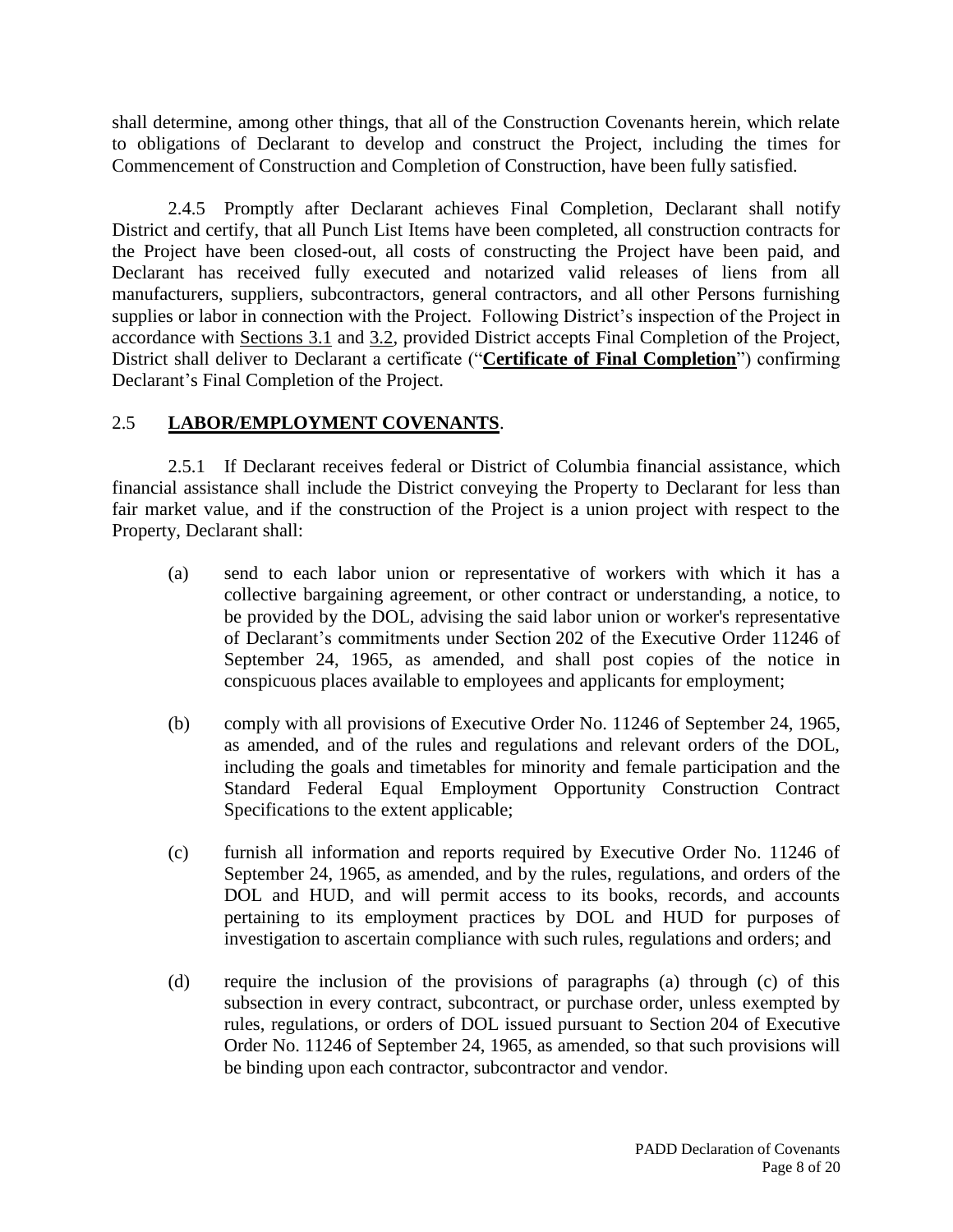2.5.2 Declarant will take such action with respect to any contract, subcontract, or purchase order as District, DOES, or DOL may direct as a means of enforcing such provisions, including sanctions for noncompliance. In the event of Declarant's non-compliance with this Section or with any applicable rule, regulation, or order, the District, DOES, or DOL may take such enforcement against Declarant, including, but not limited to, an action for injunctive relief and/or monetary damages, as may be provided by Law.

2.6 **COMMUNITY BENEFIT PLANS**. During the term of this Covenant, Declarant agrees to: (i) comply with all applicable labor and employment standards, Laws, and orders in the construction of the Project; (ii) comply with and maintain the CBE Agreement; and (iii) comply with and maintain the First Source Agreement.

## 2.7 **DISTRICT SECUIRTY FOR PERFORMANCE.**

2.7.1 On or before the Effective Date, Developer has delivered the Development and Completion Guaranty to District to secure Developer's performance of the provisions of this Covenant through District's issuance of the Final Certificate of Completion. In the event Developer fails to perform any of its obligations contained in these Covenants, the District may require the Guarantors, in accordance with the terms of the Development and Completion Guaranty, to perform Developer's obligations.

2.7.2 In the event District determines, in its sole discretion, that a material adverse change in the financial condition of the Guarantor(s) has occurred that impacts, or could threaten to impact, the Guarantor's ability to perform under the Development and Completion Guaranty, Developer shall, within five (5) Business Days after written notice from District, indentify a proposed substitute guarantor and request District's approval of the same, which request shall include delivery of the Guarantor Submissions for such proposed guarantor. If (i) Developer fails to propose a substitute guarantor and deliver Guarantor Submissions for such proposed substitute guarantor and deliver Guarantor Submissions for such proposed substitute guarantor within the foregoing five (5) Business Day period or (ii) District determines, in its sole discretion, that the proposed substitute guarantor does not have sufficient net worth and liquidity to satisfy the obligations under the Development and Completion Guaranty, then an Event of Default shall be deemed to have occurred and District shall be entitled to the remedies contained in Section 6.2

## **ARTICLE III**

## **MONITORING AND INSPECTING THE CONSTRUCTION OF THE PROJECT**

3.1 **INSPECTION AND MONITORING RIGHTS**. In addition to and notwithstanding any monitoring and inspecting requirements of Declarant's construction lender and any applicable District of Columbia building and health code requirements, District shall have the following rights:

3.1.1. INSPECTION OF SITE. District shall have the right to enter the Property from time to time and at no cost or expense to District (but at the risk of District), for the purpose of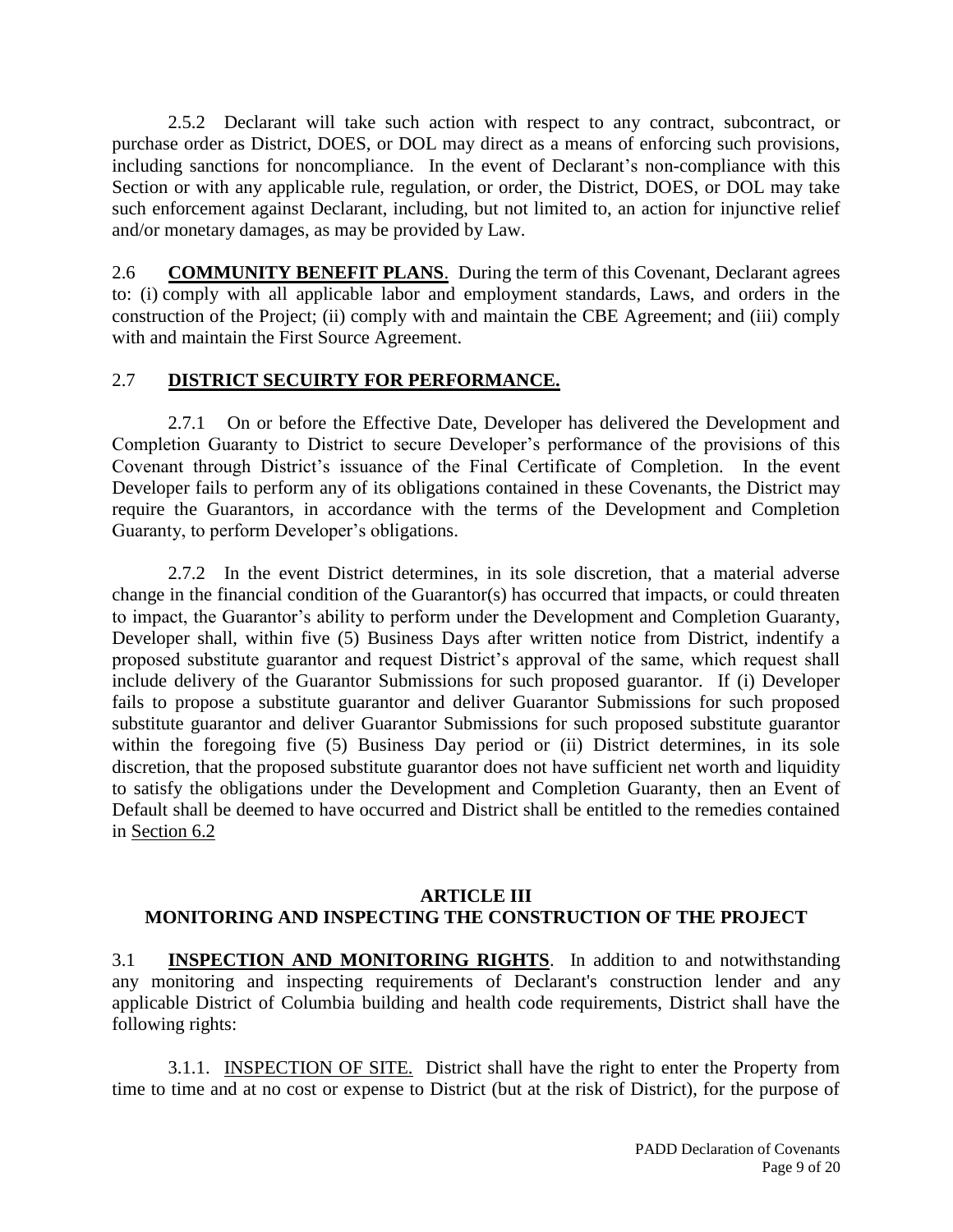performing routine inspections in connection with the development and construction of the Project. Declarant understands that District or its representatives will enter the Property from time to time for the sole purpose of undertaking the inspection of the Project to determine conformance to the Approved Plans and Specifications and this Covenant, as applicable, and Declarant shall have the right to accompany those persons during such inspections. Declarant waives any claim that it may have against District, its officers, directors, employees, agents, consultants, or representatives, arising out of District representatives' entry upon the Property unless resulting from the gross negligence or willful misconduct of said District representatives. Any inspection of the Project or access of the Property by District hereunder shall not be deemed an approval, warranty, or other certification as to the compliance of the Project or Property with any building codes, regulations, standards, or other Applicable Laws.

3.1.2. PROGRESS REPORTS. From and after the Effective Date and until issuance of the Certificate of Final Completion, and in addition to the notice provisions contained in Section 3.2, Declarant, upon request by District, shall make written reports to District as to the progress of the construction of the Project, in such form and detail as may reasonably be requested by District, and shall include a reasonable number of construction photographs taken since the last report submitted by Declarant. Such progress reports shall be delivered to District by the Declarant within ten (10) Business Days after request by District, but not more frequently than on a monthly basis.

3.1.3. AUDIT RIGHTS. Upon reasonable prior notice at any time prior to issuance of the Certificate of Final Completion, District shall have the right (at the cost of District unless Declarant is found to be in violation of any obligation imposed hereunder, in which event such expense shall be borne by Declarant) to inspect the books, records, and corporate documents of Declarant for the purpose of ensuring compliance with this Covenant and to have an independent audit of the construction documents and records. Declarant shall cooperate with District in providing District reasonable access to its books and records during normal business hours at Declarant's offices for these purposes. Declarant shall maintain its books and records in accordance with generally accepted accounting principles, consistently applied. Declarant and District may, but shall not be obligated to, jointly agree to use a common accounting firm for the purpose of conducting any such audits; provided, however, that in such event, the accounting firm shall have a valid contract with District in compliance with the Procurement Practices Act of 1985, D.C. Official Code §§ 2-301.01, et seq., as amended, and shall execute a separate engagement letter with District for calculation of the return.

3.2 **MILESTONE NOTICES**. Upon completion of each Milestone in the Schedule of Performance, Declarant shall notify District, and District shall have ten (10) Business Days to inspect the Property and certify Declarant's completion of such Milestone. In the event District fails to certify completion of such Milestone within thirty (30) days after receipt of Declarant's notice, the District shall waive its opportunity to certify or contest completion of the applicable Milestone.

## **ARTICLE IV DISPLAY OF DISTRICT NAME**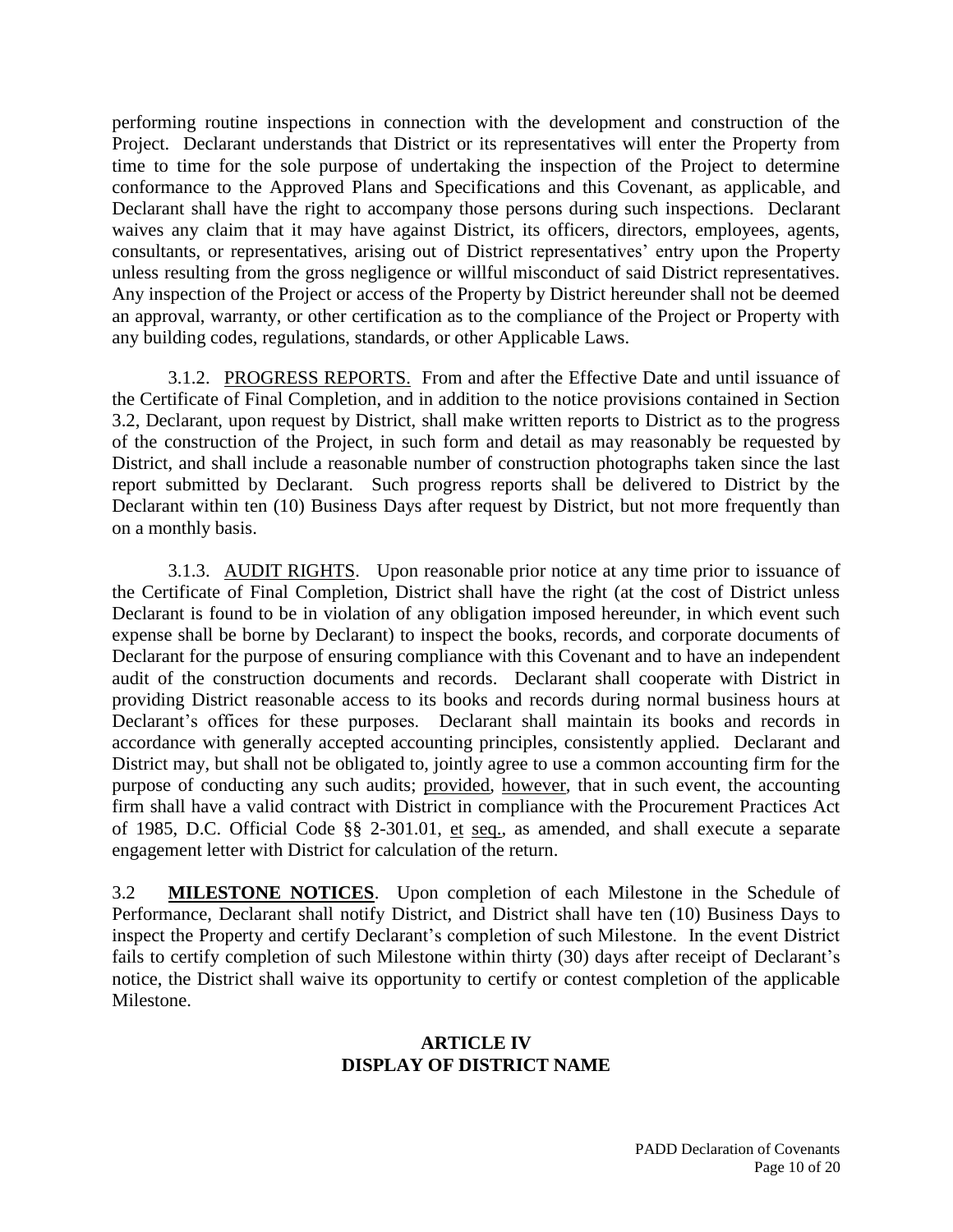4.1 Publicity: Written and all Other Mediums. All written or printed materials distributed or posted by Declarant which publicize the Project shall include information that the Property has been subsidized and provided through the Department of Housing and Community Development ("**DHCD**"). Furthermore, announcements of all events that publicize the activity or Project shall acknowledge participation and funding by DHCD. This may include, but is not limited to, newspaper announcements or advertisements, flyers, postings, and radio and television announcements. Declarant shall place suitable signage on the Property which indicates that the Project was acquired from DHCD and use the DHCD logo, which shall be the same size as the largest logo. All materials and signage required in this Section 4.3 shall be approved by DHCD prior to distribution, printing and circulation. DHCD shall have ten (10) days from the date of submission to review and approve said materials. In the event that DHCD shall fail to provide a written response within such ten (10) day period, such submission shall be deemed approved.

#### **ARTICLE V TERM; RELEASE**

5.1 **TERM OF CONSTRUCTION COVENANTS**. The Construction Covenants, and all obligations hereunder, shall run with the land and otherwise remain in effect until District delivers to Declarant the Certificate of Final Completion. Upon receipt of the Certificate of Final Completion, the Parties shall record a release of this Covenant in the Land Records.

## 5.2 **RELEASE**.

5.2.1 At the request of either Party to this Covenant and provided that there is no dispute as to the expiration of the term, the Parties shall execute a Release. In such event, the requesting Party shall, at its sole cost and expense, prepare such Release and present it to the non-requesting Party. The non-requesting Party shall then have five (5) Business Days from receipt of the proposed Release to review the same and notify the requesting Party of any material deficiencies or errors in the Release. Upon the correction of any material deficiency or error in the Release, the non-requesting Party shall promptly deliver an original executed Release to the requesting Party who shall be responsible for causing the Release to be recorded in the Land Records. Any Release not so recorded shall not be deemed valid pursuant to this Article.

5.2.2 Upon District's delivery to Declarant of the Certificate of Final Completion, District shall release the Performance Bond, to the extent the full amount of the same has not been drawn in accordance with Section 6.2.1(a) herein.

#### **ARTICLE VI DEFAULT AND REMEDIES**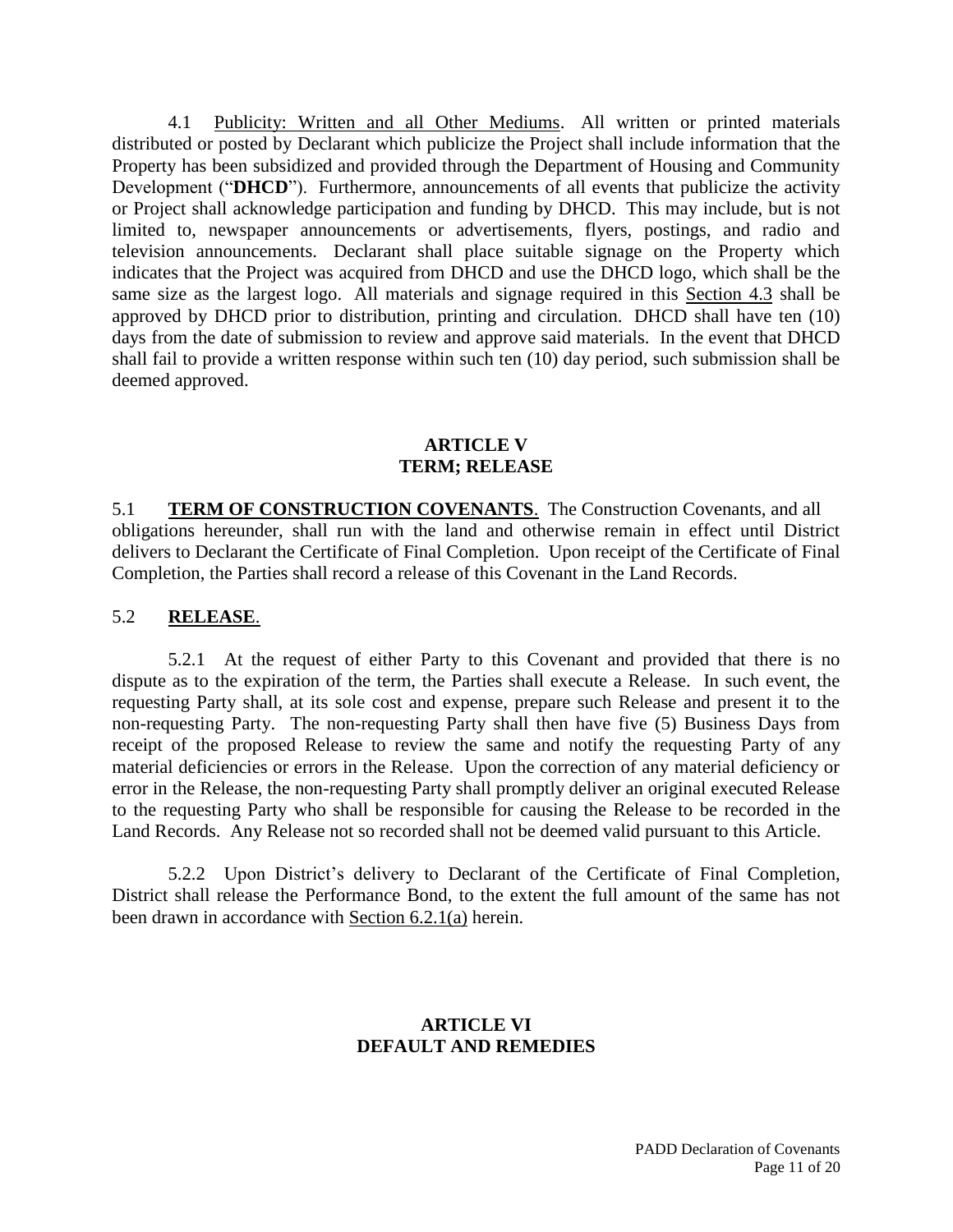6.1. **EVENTS OF DEFAULT**. Each of the following shall constitute an "**Event of Default**" on the part of Declarant:

- (a) Declarant defaults in the performance of any obligation, term, or provision under this Covenant, and such default shall continue uncured for thirty (30) days after written notice of such default from District, provided that such thirty (30) day period may be extended for an additional period of time, at the sole discretion of District, to the extent required to complete such cure;
- (b) Declarant fails to complete any Milestone by the date indicated in the Schedule of Performance; or
- (c) Declarant commits any affirmative act of insolvency or shall file any petition or action under any bankruptcy or insolvency law, or any other law or laws for relief of, or relating to debtors; or if there shall be filed any insolvency petition under any bankruptcy or insolvency statute against Declarant or there shall be appointed any receiver or trustee to take possession of any property of Declarant and such petition or appointment is not set aside or withdrawn or does not cease within sixty (60) days from the date of such filing of appointment.

## 6.2 **REMEDIES.**

6.2.1 If any Event of Default occurs hereunder, District may elect to pursue any of the following remedies, all of which are cumulative:

- (a) District may draw on the Performance Bond, in an amount to be determined by District, in its sole discretion, up to the full amount of the Performance Bond, upon an Event of Default that arises under Section 6.1;
- (b) District may cure Declarant's Event of Default, at Declarant's sole cost and expense. Declarant shall pay to District an amount equal to its actual out-ofpocket costs for such cure within ten (10) Business Days after demand therefor. Any such sums not paid by Declarant within ten (10) Business Days after demand shall bear interest at the rate of fifteen percent (15%) per annum or the highest rate permitted by Law, if less, until paid;
- (c) District may pursue specific performance of Declarant's obligations hereunder;
- (d) District may re-enter the Property in accordance with the covenants contained in Declarant's deed(s) to the Property; and
- (e) District may pursue any and all other remedies available at law and in equity, including without limitation, injunctive relief.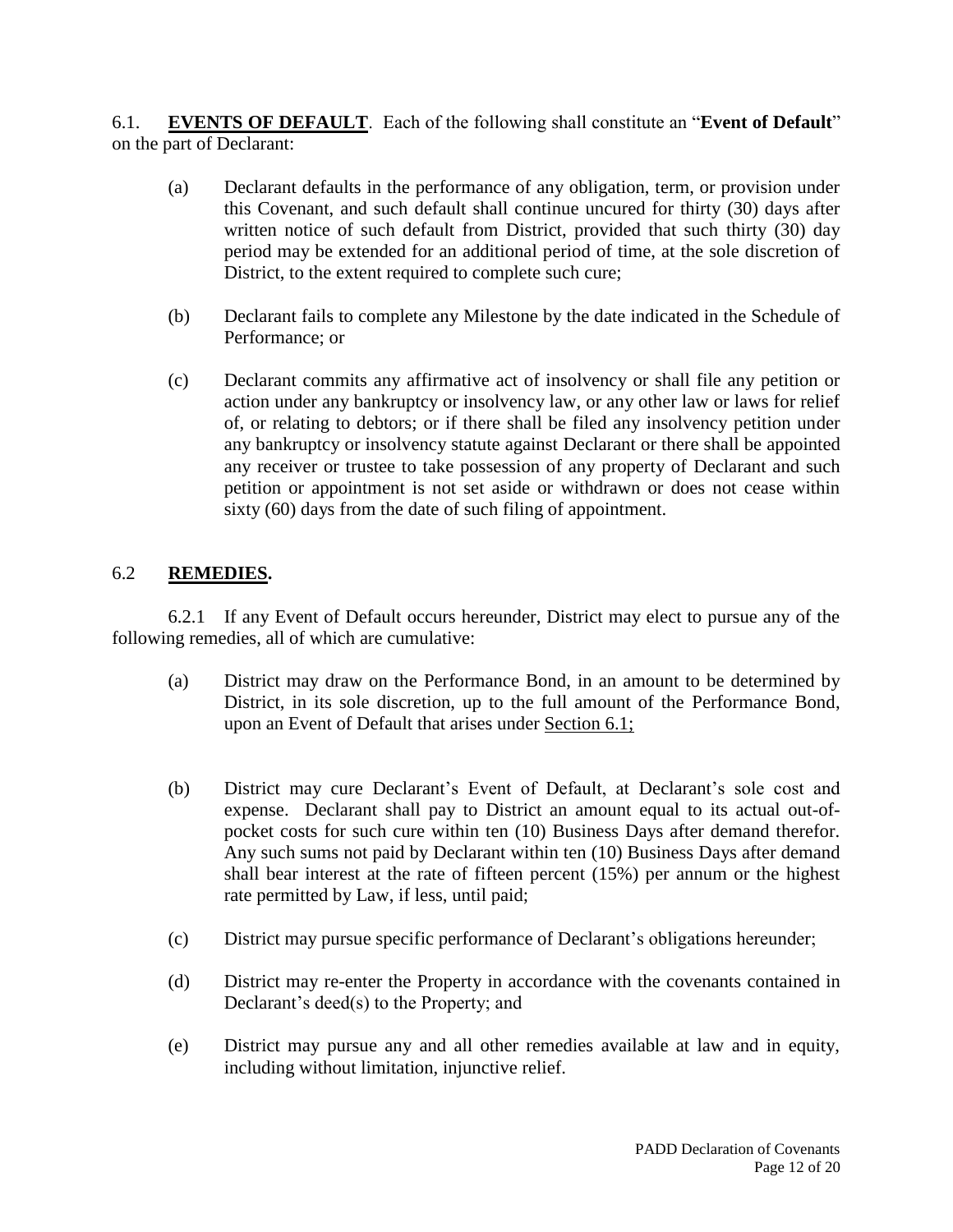6.2.2 If District pursues any of its remedies under this Section that require the filing of a court action and District prevails in a court of competent jurisdiction, District shall be entitled to reimbursement of all costs including its attorneys' fees. If OAG is counsel for the District, the reasonable attorney fees shall be calculated based on the then applicable hourly rates established in the most current adjusted Laffey matrix prepared by the Civil Division of the United States Attorney's Office for the District of Columbia and the number of hours employees of OAG prepared for or participated in any such action.

## **ARTICLE VII INSURANCE OBLIGATIONS**

.

7.1 During the periods identified below, Declarant shall carry and maintain in full force and effect the following insurance policies:

- (a) Property Insurance After achieving Completion of Construction, Declarant shall maintain property insurance insuring the Project under a Special Form (Causes of Loss) policy for 100% insurable replacement value with no co-insurance.
- (b) Builder's Risk Insurance At all times after the Effective Date of this Covenant until delivery of the Certification of Final Completion, Declarant shall maintain builder's risk insurance for the amount of the completed value of the Project (or lesser amount acceptable to District) under a Special Form (Causes of Loss) policy with no co-insurance penalty, including flood risks if the Property is located in a flood zone, insuring the interests of Declarant, District and any contractors and subcontractors.
- (c) Automobile Liability and Commercial General Liability Insurance At all times after the Effective Date of this Covenant until delivery of the Certificate of Final Completion, Declarant shall maintain and cause its general contractor to maintain automobile liability insurance and commercial general liability insurance policies written so that each have a combined single limit of liability for bodily injury and property damage of not less than three million dollars (\$3,000,000.00) per occurrence, of which at least one million dollars (\$1,000,000.00) must be maintained as primary coverage, and of which the balance may be maintained as umbrella coverage; provided, however, that the foregoing statement as to the amount of insurance Declarant is required to carry shall not be construed as any limitation on Declarant's liability under this Covenant. The foregoing limits may be increased by District from time to time, in its sole discretion.
- (d) Workers' Compensation Insurance At all times after the Effective Date of this Covenant until such time as all obligations of Declarant hereunder have been satisfied or have expired, Declarant shall maintain and cause its general contractor and any subcontractors to maintain workers' compensation insurance in such amounts as are required by applicable Laws.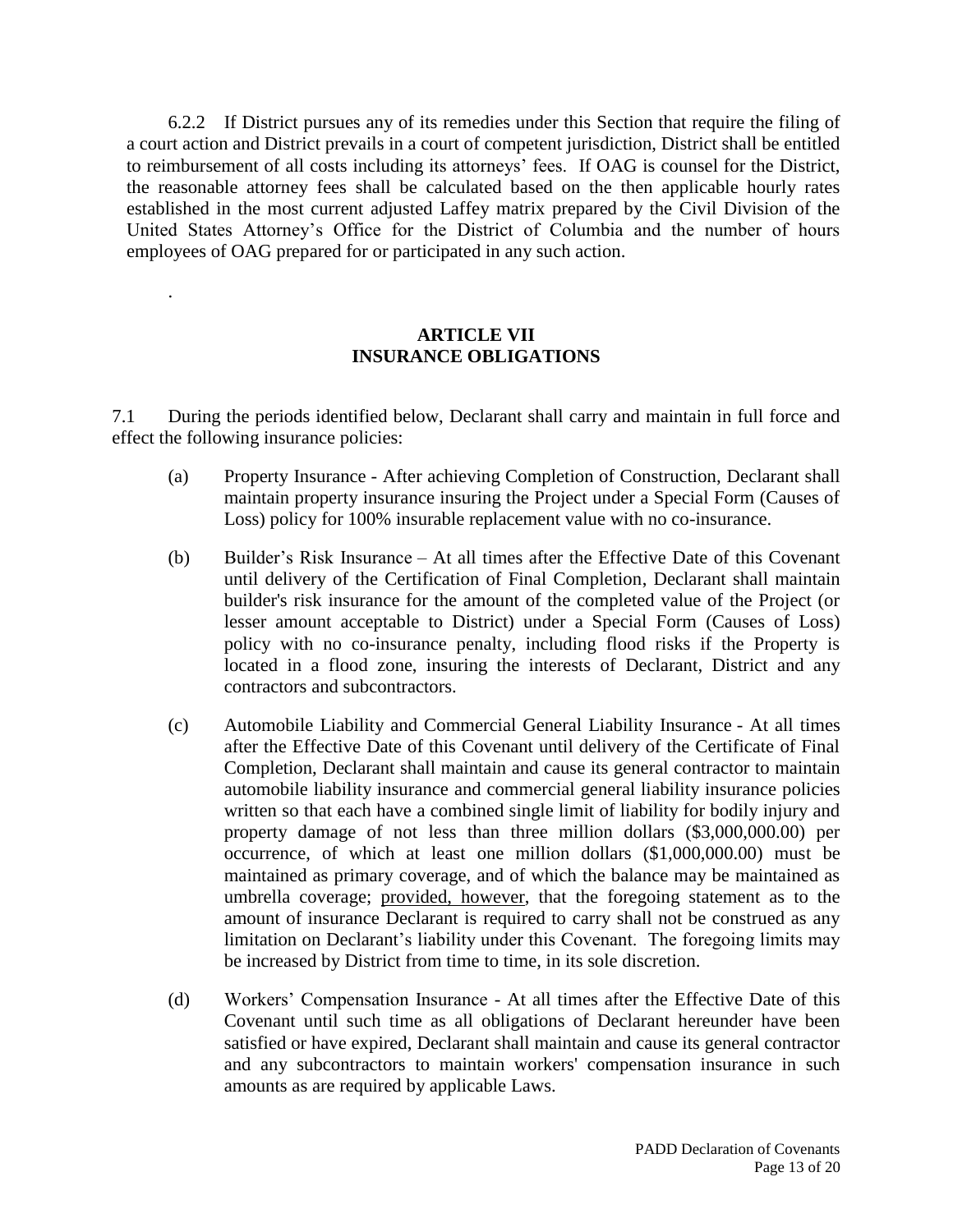(e) Professional Liability Insurance – At all times after the Effective Date, the Declarant shall cause the architect, and every engineer or other professional who will perform services in connection with the Project to maintain professional liability insurance with limits of not less than one million dollars (\$1,000,000.00) for each occurrence, including coverage for injury or damage arising out of acts or omissions with respect to all design and engineering professional services provided by the architect of record, structural, electrical, and mechanical engineers with a deductible acceptable to District.

7.2 All property and builder's risk insurance shall name District as an additional insured. Any deductibles with respect to the foregoing insurance policies shall be commercially reasonable. All such policies shall include a waiver of subrogation endorsement. All insurance policies required pursuant to this section shall be written as primary policies, not contributing with or in excess of any coverage that District may carry. Such insurance shall be obtained through a recognized insurance company licensed to do business in the District of Columbia and rated by A.M. BEST as an A-X or above. The policies shall contain an agreement by the insurer notifying District in writing, by certified U.S. Mail, return receipt requested, not less than thirty (30) days before any material change, reduction in coverage, cancellation, including cancellation for nonpayment of premium, or other termination thereof or change therein.

#### **ARTICLE VIII CASUALTY**

#### 8.1 **PRIOR TO ISSUANCE OF THE CERTIFICATE OF FINAL COMPLETION**. In the event of damage or destruction to the Project following the Effective Date, but prior to the issuance of the Certificate of Final Completion, Declarant shall be obligated to repair or restore the Project in conformity with the Approved Plans and Specifications, subject to changes necessary to comply with then-current building code requirements, as approved by District in its sole discretion. Notwithstanding anything in this Covenant to the contrary, District will not accept, nor shall Declarant present to District, any Certificate of Final Completion nor shall District release Declarant from its development obligations hereunder until Declarant has completed its restoration obligations.

#### **ARTICLE IX INDEMNIFICATION**

Declarant shall indemnify, defend, and hold District, its officers, employees and agents harmless from and against any and all losses, costs, claims, damages, liabilities, and causes of action (including attorneys' fees and court costs) arising out of death of or injury to any person or damage to any property occurring on or adjacent to the Property and directly or indirectly caused by any acts done thereon or any acts or omissions of Declarant or Declarant's Agents; provided however, that the foregoing indemnity shall not apply to any losses, costs, claims, damages, liabilities, and causes of action due to the gross negligence or willful misconduct of District or its officers, employees and agents.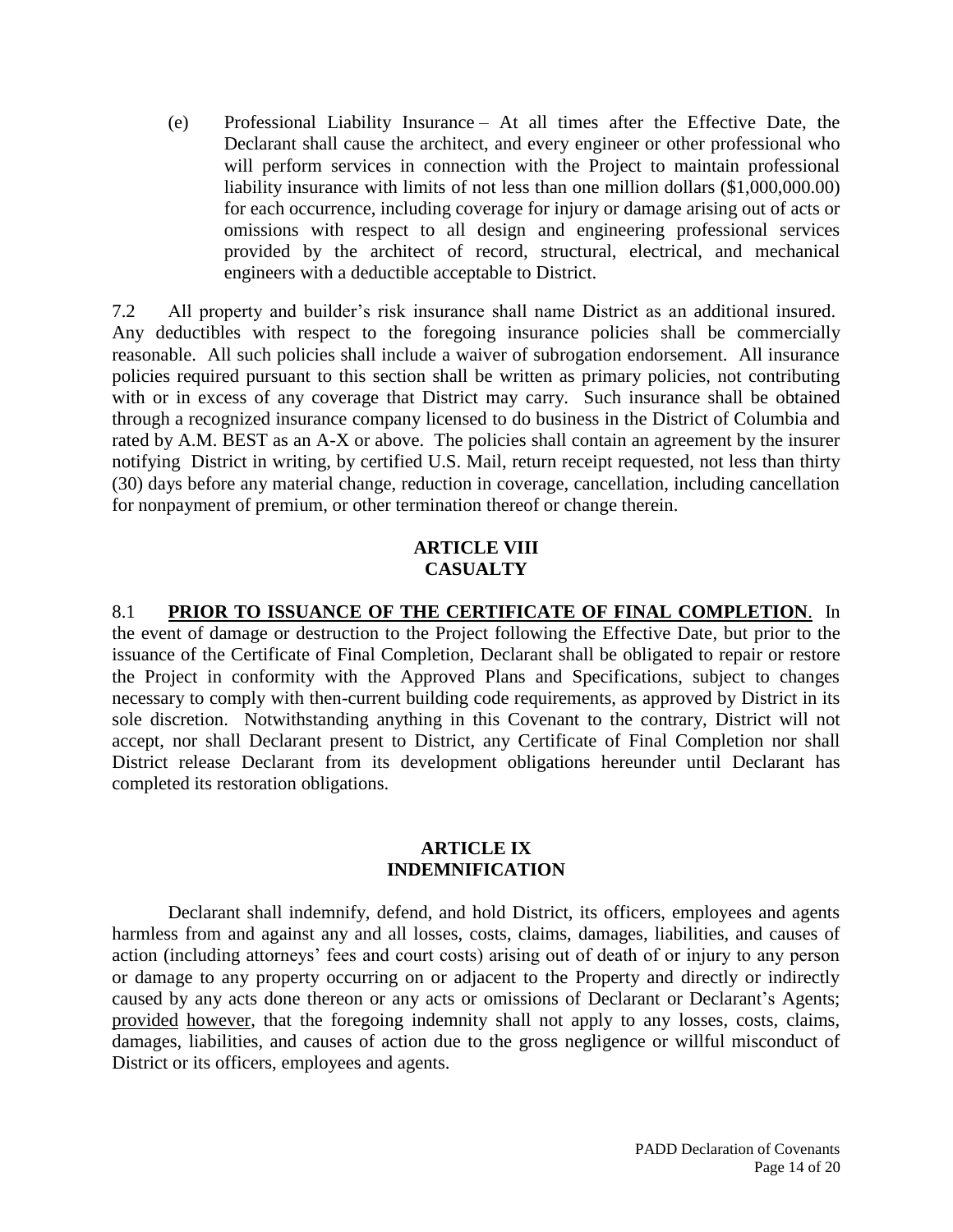#### **ARTICLE X COVENANTS BINDING ON SUCCESSORS AND ASSIGNS**

This Covenant is and shall be binding upon the Property and shall run with the land for the period of time stated herein. The rights and obligations of District, Declarant, and their respective successors and assigns shall be binding upon and inure to the benefit of the foregoing parties and their respective successors and assigns; provided, however, that all rights of District pertaining to the monitoring or enforcement of the obligations of Declarant hereunder shall not convey with the transfer of title or any lesser interest in the Property, but shall be retained by District, or such other designee of District as District may so determine.

#### **ARTICLE XI AMENDMENT OF COVENANT**

This Covenant shall not be amended, modified, or released other than by an instrument in writing executed by a duly authorized official of District on behalf of District and approved by OAG for legal sufficiency. Any amendment to this Covenant that materially alters the terms of this Covenant shall be recorded among the Land Records before it shall be deemed effective.

#### **ARTICLE XII NOTICES**

12.1 Any notices given under this Covenant shall be in writing and delivered by certified mail, return receipt requested, postage pre-paid, by hand or by reputable private overnight commercial courier service to the parties at the following addresses:

#### DISTRICT:

D.C. Department of Housing and Community Development Property Acquisition and Disposition Division 1800 Martin Luther King Avenue, SE Washington, D.C. 20020 Attn: Director of D.C. Department of Housing and Community Development

With a copy to:

D.C. Department of Housing and Community Development Office of General Counsel 1800 Martin Luther King Avenue, SE Washington, D.C. 20020 Attn: General Counsel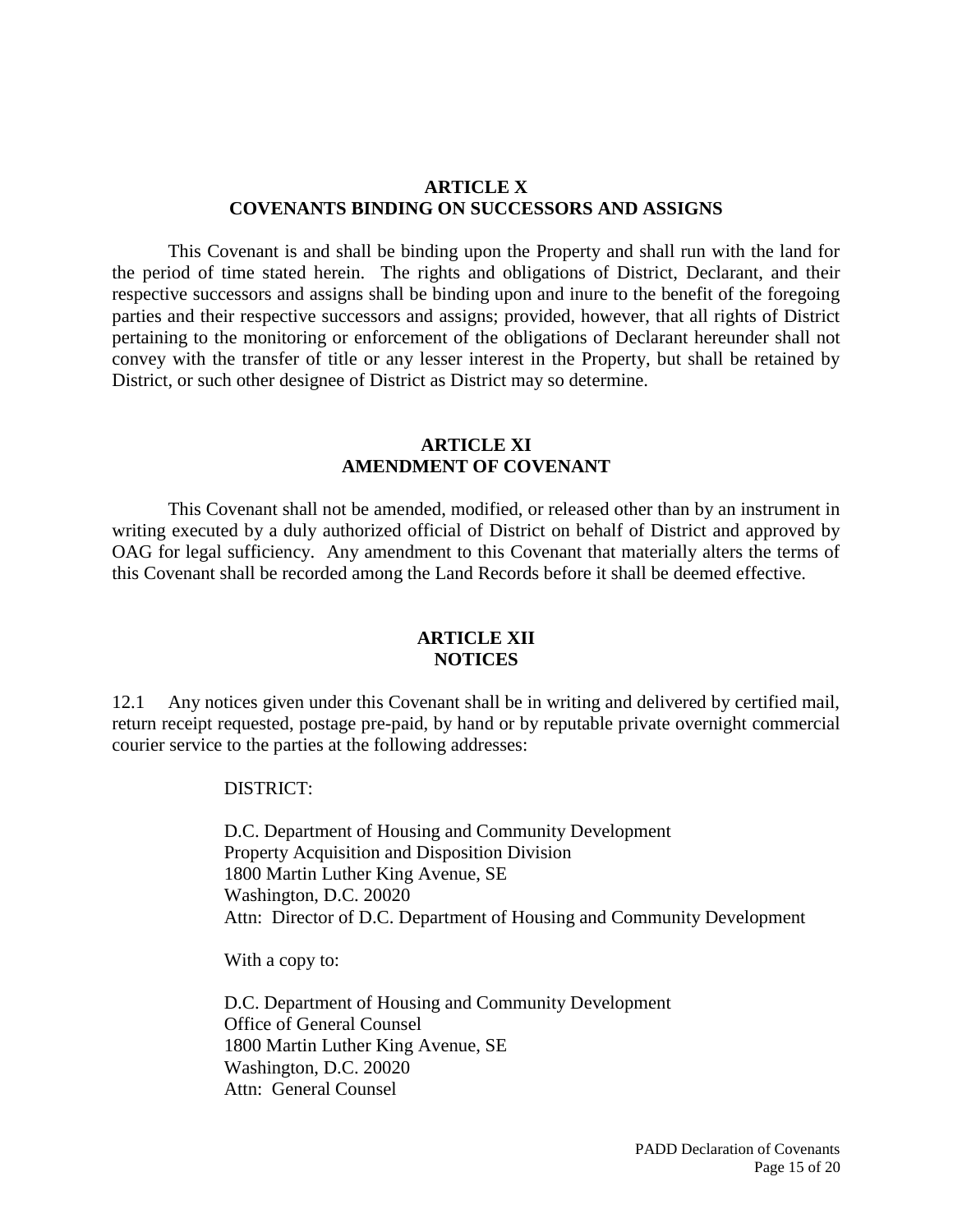Any notices given under this Covenant shall be in writing and delivered by certified mail (return receipt requested, postage pre-paid), by hand, or by reputable private overnight commercial courier service, to Declarant at the following addresses:

DECLARANT:

\_\_\_\_\_\_\_\_\_\_\_\_\_\_\_\_\_\_\_\_\_\_\_\_\_\_ \_\_\_\_\_\_\_\_\_\_\_\_\_\_\_\_\_\_\_\_\_\_\_\_\_\_

\_\_\_\_\_\_\_\_\_\_\_\_\_\_\_\_\_\_\_\_\_\_\_\_\_\_

12.2 Notices served upon Declarant or District in the manner aforesaid shall be deemed to have been received for all purposes hereunder at the time such notice shall have been: (i) if hand delivered to a party against receipted copy, when the copy of the notice is receipted; (ii) if given by overnight courier service, on the next Business Day after the notice is deposited with the overnight courier service; (iii) if given by certified mail, return receipt requested, postage prepaid, on the date of actual delivery or refusal thereof. If notice is tendered under the terms of this Covenant and is refused by the intended recipient of the notice, the notice shall nonetheless be considered to have been received and shall be effective as of the date provided in this Covenant.

#### **ARTICLE XIII FORCE MAJEURE**

Declarant shall not be considered in default to perform its obligations under this Covenant, in the event of forced delay in the performance of such obligations due to Force Majeure. It is the purpose and intent of this provision that in the event of the occurrence of any such Force Majeure event, the time or times for performance of the obligations of Developer shall be extended for the period of the Force Majeure; provided, however that: (a) Declarant shall have first notified, within ten (10) days after it becomes aware of the beginning of any such Force Majeure event, District thereof in writing of the cause or causes thereof, with supporting documentation, and requested an extension for the period of the forced delay; (b) in the case of a delay in obtaining Permits, Declarant must have filed complete applications for such Permits and hired an expediter reasonably acceptable to District to monitor and expedite the Permit process; and (c) Declarant must take commercially reasonable actions to minimize the delay. If Declarant requests any extension on the date of completion of any obligation hereunder due to Force Majeure, it shall be the responsibility of Declarant to reasonably demonstrate that the delay was caused specifically by a delay of a critical path item of such obligation.

## **[Remainder of Page Intentionally Blank. Signatures Appear on Following Page.]**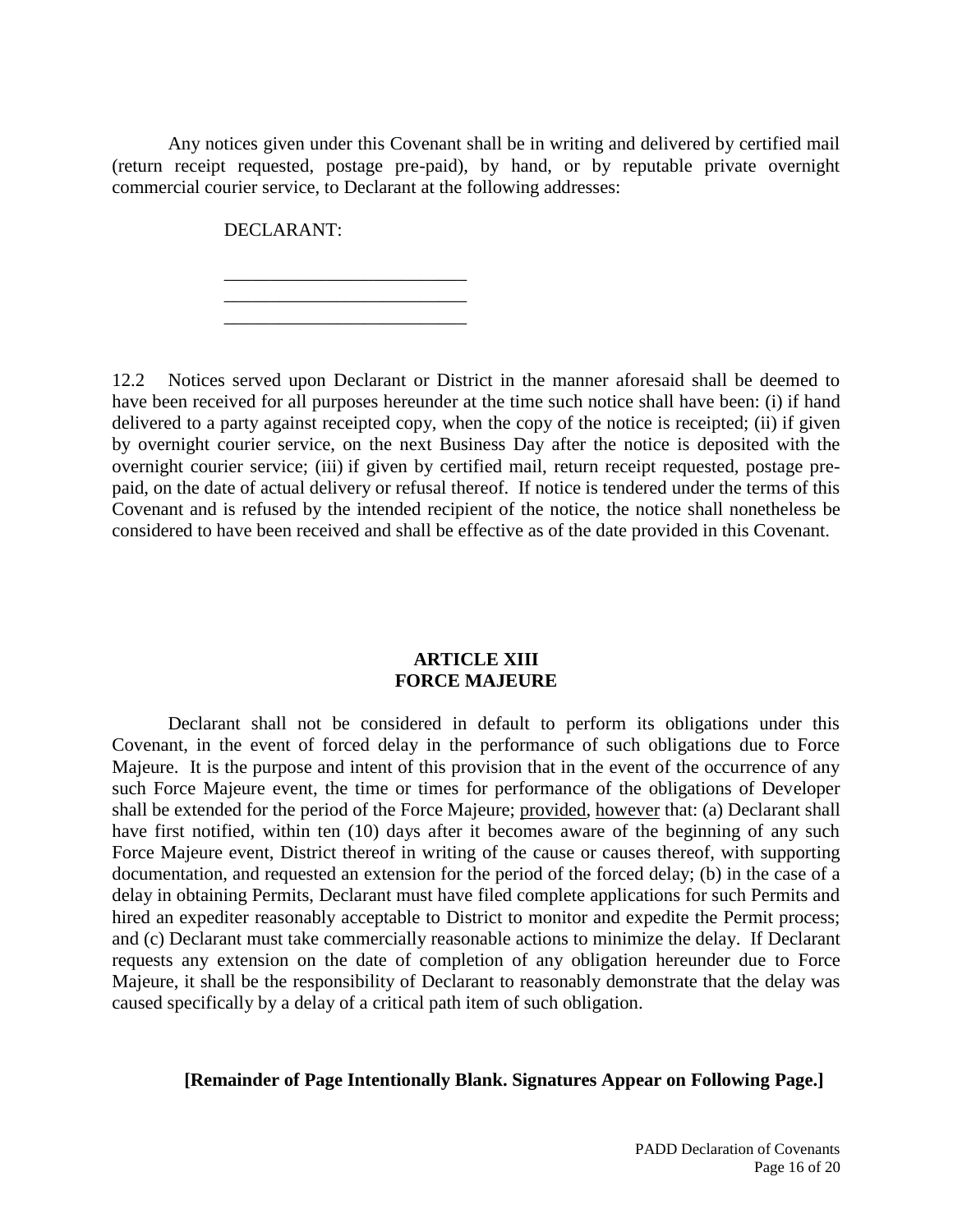**IN WITNESS WHEREOF**, the Declarant has caused this Covenant to be executed, acknowledged and delivered, for the purposes therein contained.

## **DECLARANT:**

\_\_\_\_\_\_\_\_\_\_\_\_\_\_\_\_\_\_\_, a District of Columbia

By: \_\_\_\_\_\_\_\_\_\_\_\_\_\_\_\_\_\_\_\_\_\_\_\_\_\_\_\_\_\_\_\_\_\_\_\_\_\_ Name: Title:

\_\_\_\_\_\_\_\_\_\_\_\_\_\_\_\_\_\_\_\_\_\_\_\_\_\_\_\_\_\_\_\_\_\_\_\_\_\_\_\_\_

## **DISTRICT OF COLUMBIA** ) ss:

The foregoing instrument was acknowledged before me on this \_\_\_\_ day of \_\_\_\_\_\_\_\_, 2013, by <u>\_\_\_\_\_\_\_\_\_\_\_\_\_\_\_\_\_\_\_</u>, the \_\_\_\_\_\_\_\_\_\_\_\_\_\_\_\_\_\_\_\_\_\_\_\_\_ of \_\_\_\_\_\_\_\_\_\_\_\_\_\_\_\_\_\_\_\_\_\_\_\_\_\_\_\_\_\_\_\_, Declarant herein, whose name is subscribed to the within instrument, being authorized to do so on behalf of said Declarant, has executed the foregoing and annexed document as his/her free act and deed, for the purposes therein contained. \_\_\_\_\_\_\_\_\_\_\_\_\_\_\_\_\_\_\_\_\_\_\_\_\_\_\_\_\_\_\_\_\_\_\_\_\_

Notary Public

[Notarial Seal]

My commission expires: \_\_\_\_\_\_\_\_\_\_\_\_\_\_\_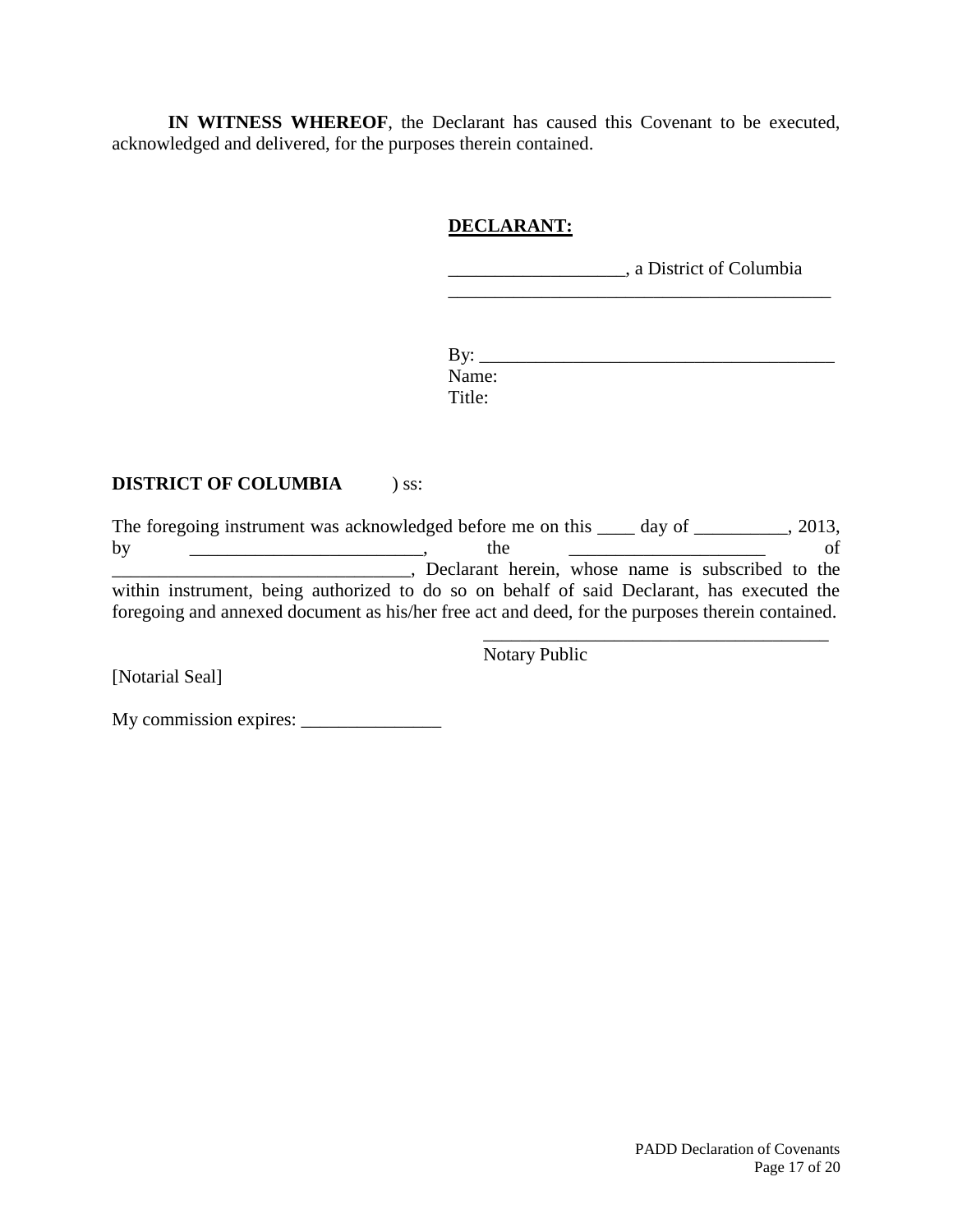## **APPROVED BY THE DISTRICT THIS \_\_\_ DAY OF \_\_\_\_\_\_\_\_\_\_\_\_\_\_, 2013:**

#### DISTRICT OF COLUMBIA,

acting by and through the District of Columbia Department of Housing and Community Development

By: \_\_\_\_\_\_\_\_\_\_\_\_\_\_\_\_\_\_\_\_\_\_\_\_\_\_\_\_\_

Name: Michael P. Kelly Title: Director

Approved for legal sufficiency

By:

Name:

Title: Assistant Attorney General for the Office of the Attorney General for the District of Columbia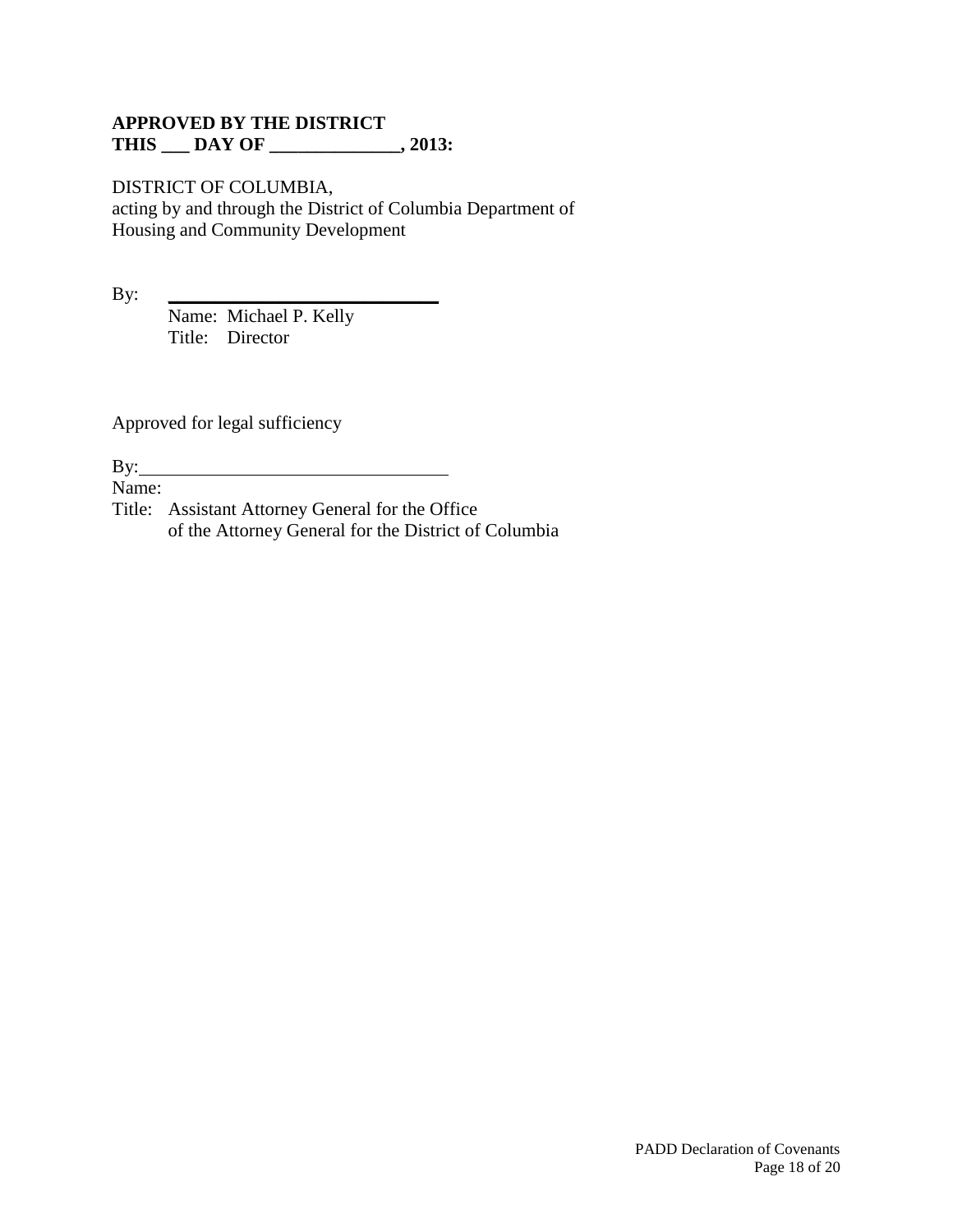# **EXHIBIT A**

# **Legal Description**